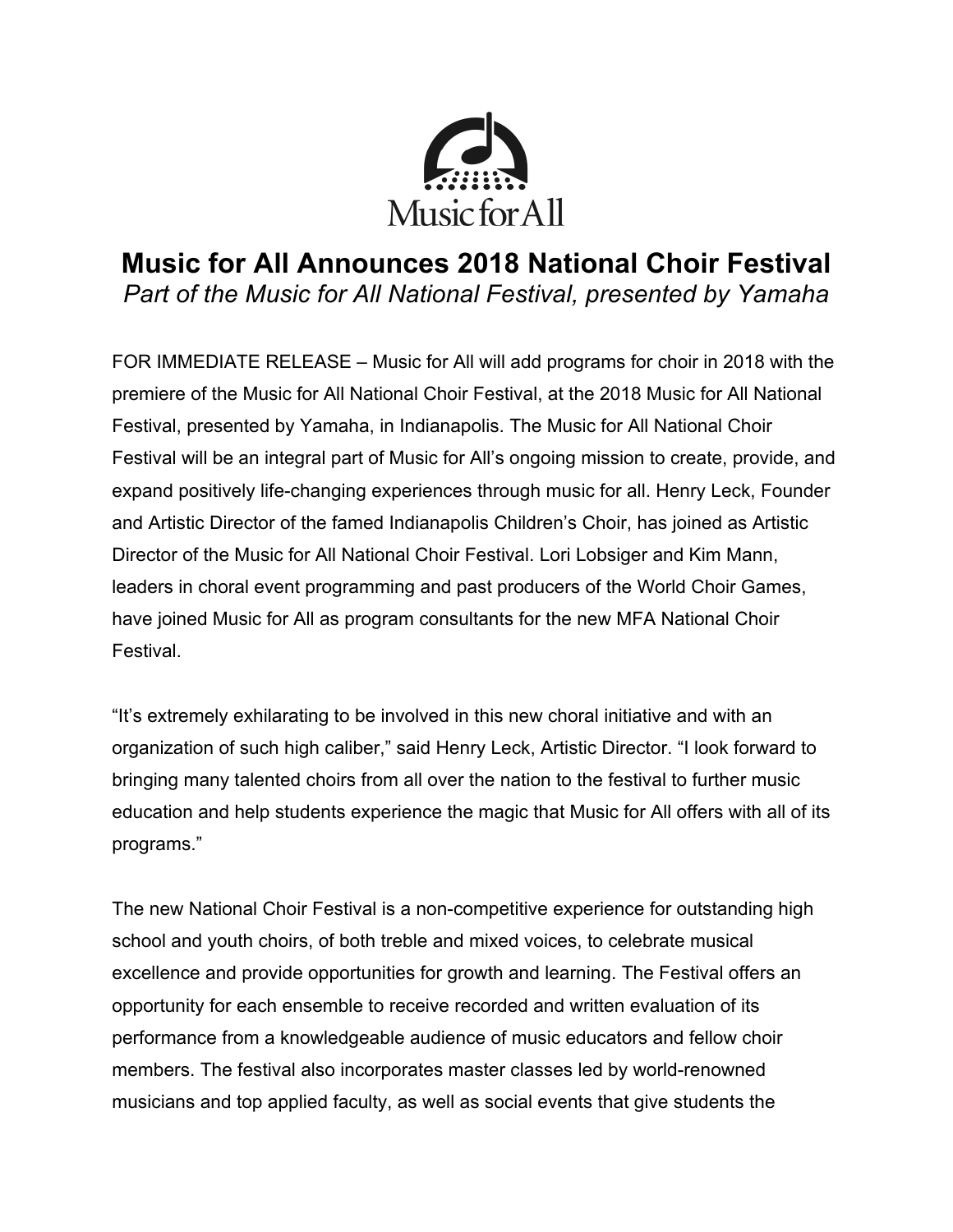chance to network with colleagues, guest artists and icons of music education. At the end of the festival, students, directors, parents, staff and evaluators will attend a Gala Awards Banquet where all ensembles are recognized for their participation.

"Music for All is excited to take this next logical step in support of and advocacy for scholastic music education," said Eric L. Martin, President and CEO of Music for All. "For 40 years we have created and provided programs supporting, elevating and advocating for the availability and excellence of instrumental music instruction in our schools and nation. Expanding our commitment to choral music fulfills requests of MFA alumni and music educators from across the nation, as well as Music for All's vision to ensure that every child across America has access to the benefits of quality scholastic music education offerings."

The 2018 MFA National Choir Festival will be held March 15-17. This year, 2016, marks the 25<sup>th</sup> anniversary of the Music for All National Festival, presented by Yamaha, which currently includes concert bands, orchestras, percussion ensembles, chamber ensembles, and three national honor ensembles – the Honor Band of America, Honor Orchestra of America, and Jazz Band of America. A full schedule of Festival ensemble concerts, times, and locations for the upcoming 2016 Festival to be held in Indianapolis, March 10-12, will be available at www.musicforall.org/festival.

#### **About Music for All**

Music for All (MFA) is one of the nation's largest and most influential organizations in support of active music making. Since 1975, MFA has been a destination and set the standard for scholastic music ensemble performance and music education advocacy. As a 501(c)(3) nonprofit educational organization, MFA's mission is to create, provide, and expand positively life-changing experiences through music for all. MFA's vision is to be a catalyst to ensure that every child in America has access and opportunity for active music-making in their scholastic environment. MFA's programs include 20+ annual events, including the Bands of America Grand National Championships and Regional Championships for marching bands, the Music for All Summer Symposium camp for